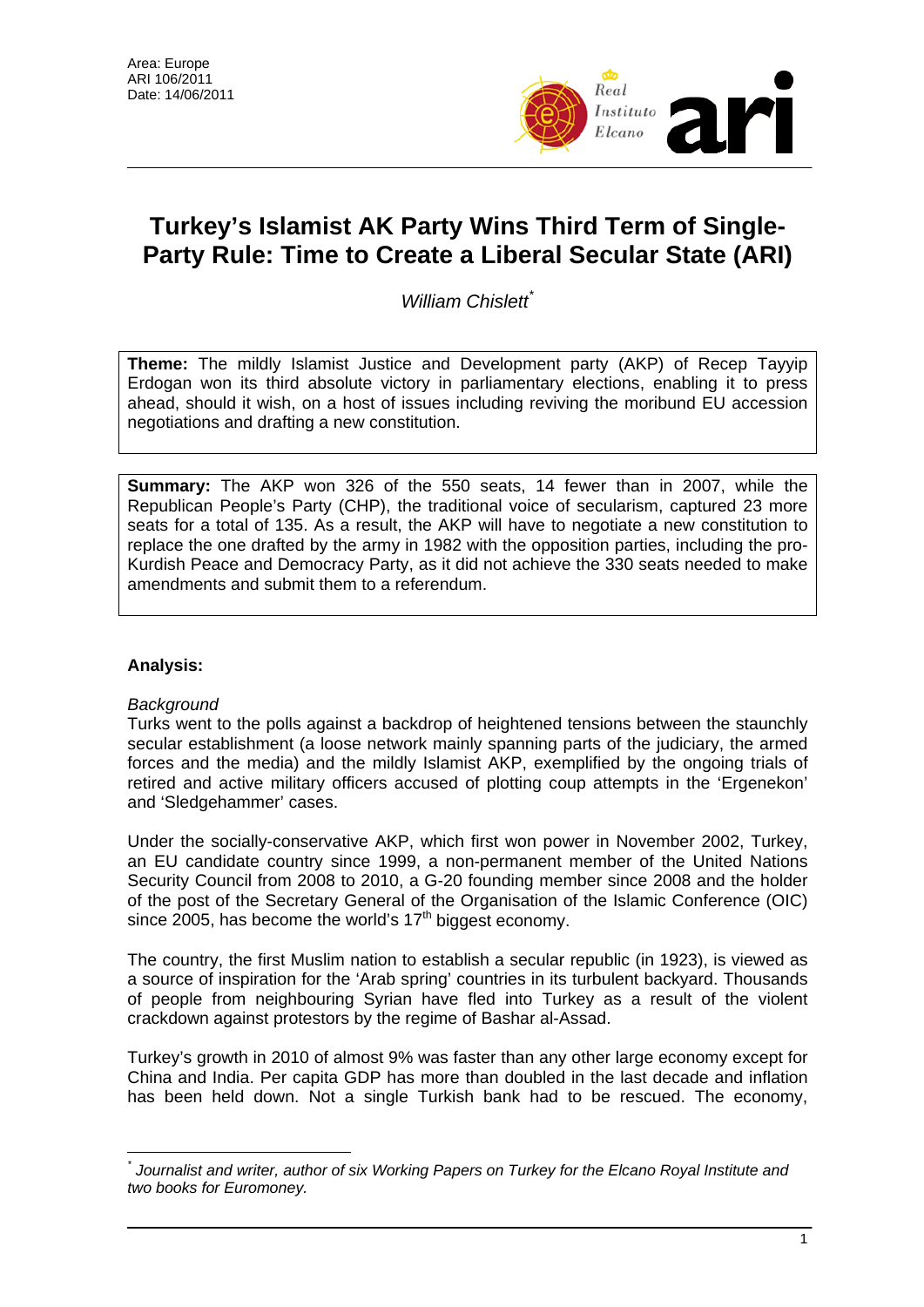

however, is becoming overheated (the current account deficit is forecast to surpass 7% of GDP this year).

Its bid to become a full member of the EU has almost come to a halt. Support among Turks for EU membership is now as low as 30%, according to most experts, and continues to decline outside the country (see Figure 1).

#### **Figure 1. Turkey Joining the EU would be a Good Thing (%)**

| <b>Tryangers</b> in tarkey commig and ED would be a Good Thing (70) |      |      |      |      |          |      |         |  |  |  |  |
|---------------------------------------------------------------------|------|------|------|------|----------|------|---------|--|--|--|--|
|                                                                     | 2004 | 2005 | 2006 | 2007 | 2008     | 2009 | 2010    |  |  |  |  |
| $\mathsf{r}_\mathsf{urkeV}$                                         | . J  | 63   | 54   | 40   | 44       | 48   | Δ΄      |  |  |  |  |
| US                                                                  | 43   | 27   | 35   | 40   | າາ<br>ັ້ |      | 38      |  |  |  |  |
| ∟∪                                                                  | 29   | ົ    |      | ∩י   |          | 20   | ົ<br>ںے |  |  |  |  |

(1) EU-7 for 2002-06 and EU-11 for 2007-10.

Source: Transatlantic Trends 2010, German Marshall Fund of the United States.

The country, which has been nearly five decades waiting in Europe's ante-room (it became an associate EEC member in 1963), has only opened 13 of the 35 'chapters' or areas of EU law and policy needed to complete the process since starting accession negotiations in October 2005. It has closed just one of them (science and research). About 18 chapters (the key ones) are blocked or frozen, by the EU as a whole, by France or by Cyprus.

In December 2006, the EU unanimously suspended eight chapters because Turkey refused to extend its customs union with the EU (in effect since 1996) and allow Greek-Cypriot vessels access to its ports and airports, thereby recognizing the state of Cyprus. Ankara says it will not budge until the European Council (EC) fulfils its promise to ease the economic isolation of the internationally unrecognized Turkish Republic of Northern Cyprus (TRNC).

As well as the eight chapters suspended by the EU and six by Cyprus, France is blocking five chapters (there are overlaps) related to economic and monetary union, on the grounds that this opens the door to full EU membership. The French and German governments say Turkey should have a privileged partnership with the EU, something that Ankara roundly rejects.

In the unlikely event that the current Hungarian Presidency of the EU, which ends on 30 June, opens another chapter (competition policy), this would leave just two chapters that could be opened, one of which is public procurement. Yet Ankara does not see why it should open its lucrative market to greater competition from European countries if there are no guarantees of joining the European club one day.

Also bogged down are the seemingly endless negotiations between Greek and Turkish Cypriots to reunify Cyprus, divided since 1974 after Turkey's invasion following intercommunal violence and an attempt to incorporate the island into Greece through a military coup.

### *The Election Results*

The Justice and Development party (AKP) of Recep Tayyip Erdogan won 326 of the 500 seats in parliament, down from 340 in 2007 and short of the 330 seats needed to make amendments to the constitution that then have to be ratified in a referendum (see Figures 2 and 3). Had he won 367 seats, the AKP would have been able to unilaterally change the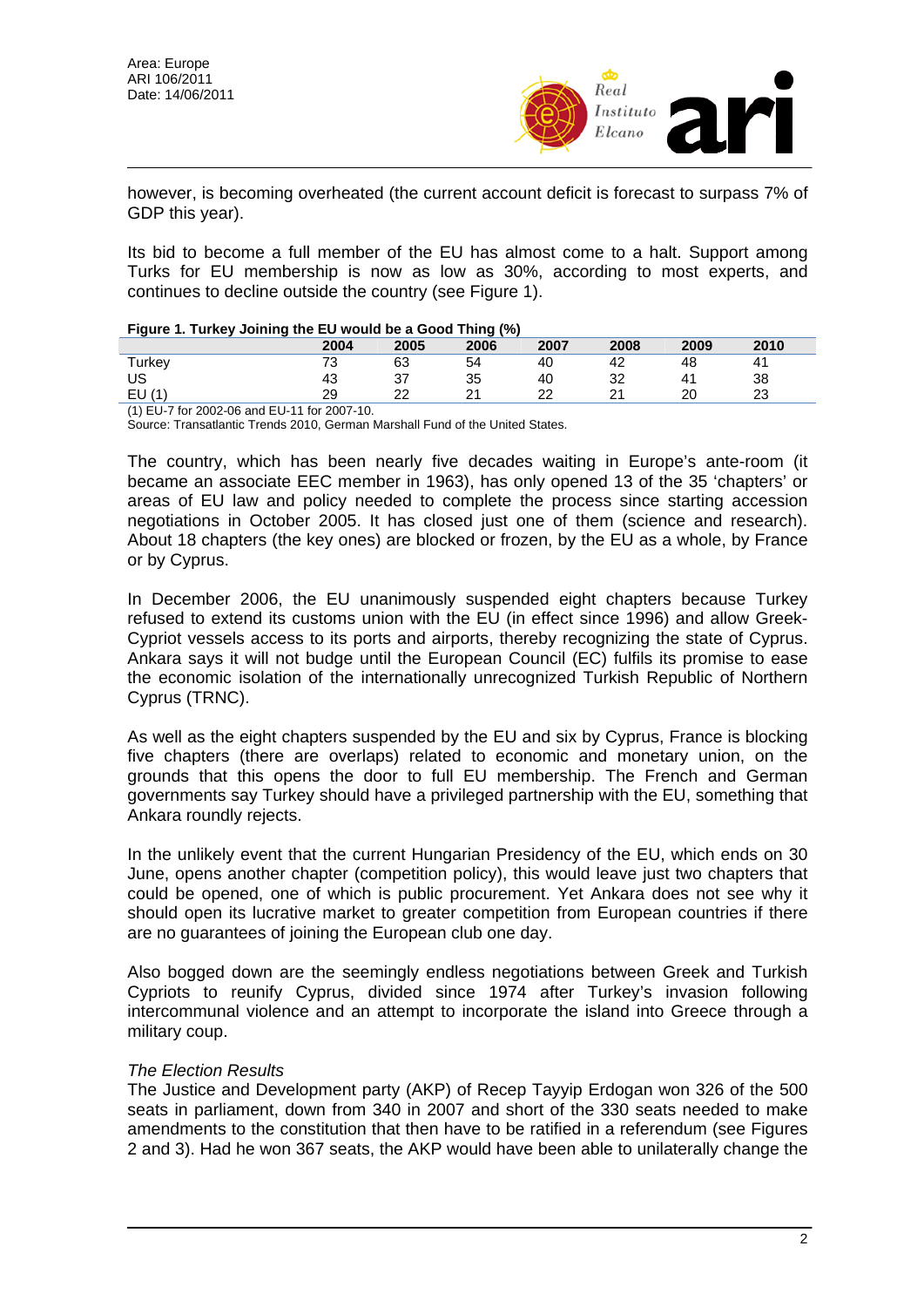

constitution, still largely the same as that drafted by the army in 1982 after a military coup in 1980, without approval in a referendum.

|  |  |  |  |  | Figure 2. Turkish Parliament Seats and Percentage of Votes, 2002-2011 |
|--|--|--|--|--|-----------------------------------------------------------------------|
|--|--|--|--|--|-----------------------------------------------------------------------|

| <b>Parties</b>                      | 2002      | 2007        | 2011        |
|-------------------------------------|-----------|-------------|-------------|
| Justice and Development Party (AKP) | 363 (34%) | 340 (46.6%) | 326 (49.9%) |
| Republican People's Party (CHP)     | 178 (19%) | 112 (20.8%) | 135 (25.9%) |
| Nationalist Movement Party (MHP)    |           | 71 (14.3%)  | 53 (12.9%)  |
| Independents (1)                    |           | $27(5.2\%)$ | $36(6.6\%)$ |
| Voter turnout (%)                   | 79.0      | 84.4        | 86.7        |

(1) From various political affiliations but mainly the pro-Kurdish Peace and Democracy Party. Source: Supreme Electoral Board.

**Figure 3. Political Islam in Turkey: % of Vote and Seats in Parliament Held by Islamist parties, 1977- 2011** 

|              | 1977 |    | 1987       | 1991 |    | 1995     |     | 1999     |     | 2002 |     | 2007 |     | 2011 |     |
|--------------|------|----|------------|------|----|----------|-----|----------|-----|------|-----|------|-----|------|-----|
| Party        |      | œ  |            |      |    |          | O   | <b>N</b> | s   | V    | S   | N    |     |      |     |
| Nat. Salv.   | 8.6  | 24 |            |      |    |          |     |          |     |      |     |      |     |      |     |
| Welfare      |      |    | . <u>.</u> | 16.9 | 62 | 21<br>.4 | 158 |          |     |      |     |      |     |      |     |
| Virtue       |      |    |            |      |    |          |     | 15.4     | 111 |      |     |      |     |      |     |
| AKP          |      |    |            |      |    |          |     |          |     | 34.0 | 363 | 46.4 | 340 | 49.9 | 326 |
| $\mathbf{v}$ | .    |    |            |      |    |          |     |          |     |      |     |      |     |      |     |

 $V = v$ otes;  $S =$ seats.

Source: Supreme Electoral Board.

Although the AKP increased its share of the vote from 47% in 2007 to 50%, it won fewer seats because of the unusually high 10% threshold to win any seats at all. This did not produce the same bizarre result as in 2002 when only the AKP (with 34% of the vote) and the fiercely secular Republican People's Party (CHP, with 19%) got into parliament, but it did deprive the AKP of more seats. The CHP, the party of Kemal Mustafa Atatürk, who founded the Turkish republic in 1923 from the Anatolian remnants of the defeated Ottoman empire, captured 135 seats, 23 more than in 2007; the far-right Nationalist Movement Party (MHP) reduced its number of seats by 18 to 53 (ten of its leading candidates had to stand down when their extra-marital affairs were exposed in secretly filmed videos) and the mainly Kurdish Peace and Democracy Party (BDP), which got around the 10% hurdle by running as independents, won 36 seats with 6% of the vote, up from 27.

Erdogan, an increasingly polarising and authoritarian figure repeatedly telling people how many children to have, which newspapers to read and to consume grapes rather than wine, won a resounding victory. But the results mean that he will have to seek a consensus with the opposition parties over changes to the constitution, something that should reduce almost a decade of tensions in Turkish political life between the Kemalist military and judicial establishment and the AKP. The AKP's reduced number of seats is likely to curtail Erdogan's ambition to create a more powerful US-style presidency, a post he would like to hold after the current President, Abdullah Gül, ends his term. The Prime Minister is barred by political convention from running for a fourth term in 2015. Gül, Erdogan's closest ally in founding AKP, was elected by parliament in 2007 for a single seven-year term, a move that the army tried to block through its so-called 'e-coup.'<sup>[1](#page-2-0)</sup> This move backfired as the Erdogan called a snap election and won a larger share of the vote.<sup>2</sup>

<span id="page-2-0"></span> $\overline{1}$ 1 See the author's analysis at

[http://www.realinstitutoelcano.org/wps/p](http://www.realinstitutoelcano.org/wps/portal/rielcano_eng/Content?WCM_GLOBAL_CONTEXT=/elcano/elcano_in/zonas_in/europe/ari+51-2007)ortal/rielcano\_eng/Content?WCM\_GLOBAL\_CONTEXT=/elcano/elca [n](http://www.realinstitutoelcano.org/analisis/ARI2007/ARI86-2007_Chislett_Turkey_Elections_Islamists_Seculars.pdf)o in/zonas in/europe/ari+51-2007.

[See the author's analysis at](http://www.realinstitutoelcano.org/analisis/ARI2007/ARI86-2007_Chislett_Turkey_Elections_Islamists_Seculars.pdf) http://www.realinstitutoelcano.org/analisis/ARI2007/ARI86-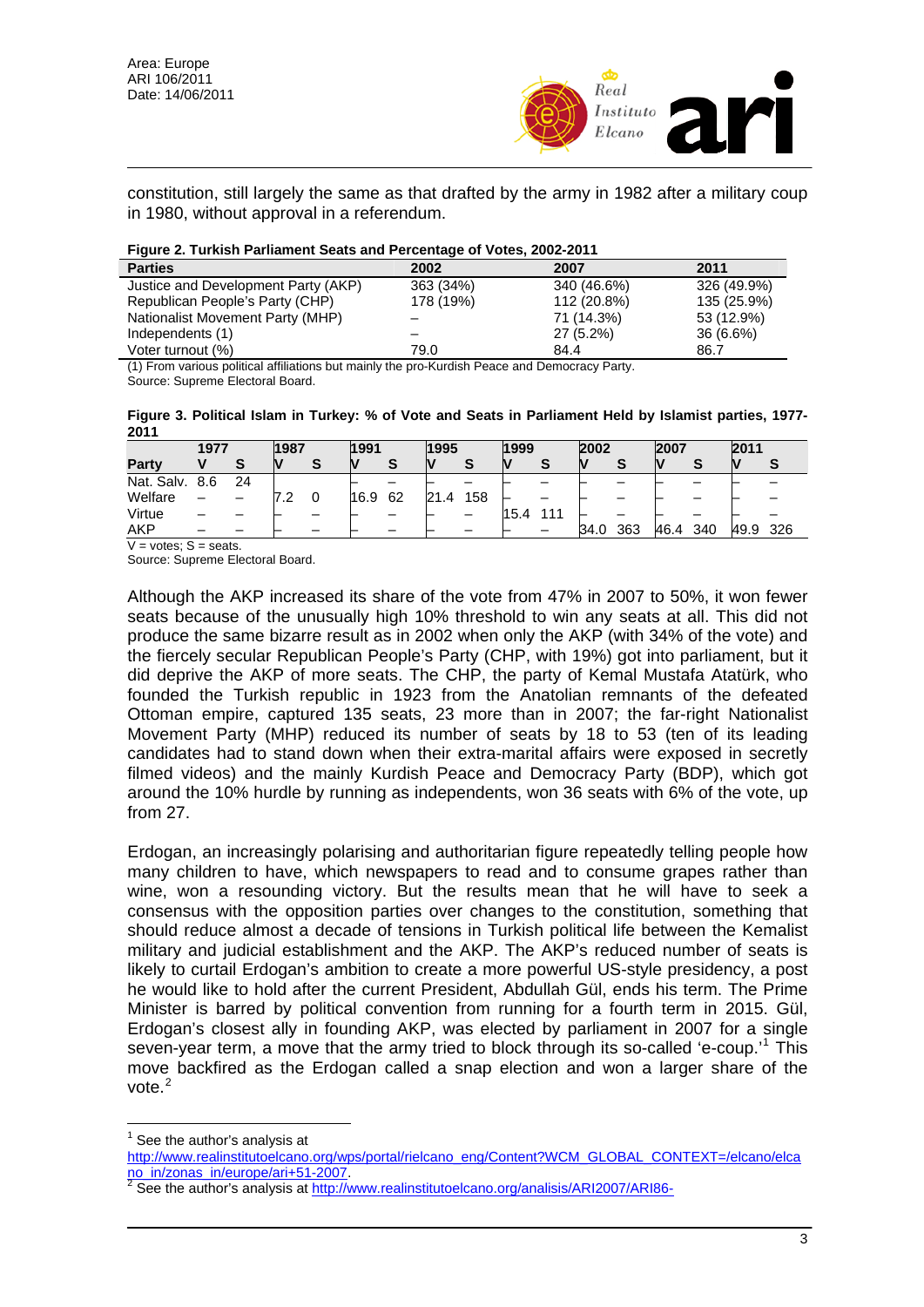

The increased presence of Kurdish politicians in the parliament, a significant turning point, could go some way toward addressing the demands of this ethnic community estimated to number around 14 million (18% of the population), most of whom live in the impoverished south-east. Kurdish nationalists widened their appeal by backing candidates outside the ranks of their militants.

Among those elected as an independent for the BDP was Leyla Zana, who entered parliament in 1991 as the first Kurdish woman MP. While taking the oath of loyalty in parliament, she added a phrase in the Kurdish language, promising to struggle for greater democracy. For that she was prosecuted and jailed for 15 years. In prison she was twice nominated for the Nobel Peace Prize, and awarded the Andrei Sakharov prize for human rights. Her conviction was overturned in 2004.

The AKP has reached out to the Kurdish community by granting respect to Kurdish culture through its taboo-breaking 'Democratic Opening' but its policy looked like one step forward and two steps back. More than 2,000 Kurdish activists have been jailed since 2009. BDP want the new constitution to re-define Turkish citizenship and devolve power to autonomous regions –aims which Erdogan is reluctant to concede–.

The larger number of seats won by the CHP was a personal victory for the party's new leader, Kemal Kilicdaroglu, an ethnic Kurd from the heterodox Alevi sect (Erdogan is from the dominant Sunni sect). He dropped the 'secularism is in danger' litany and the party's support for continued military tutelage and began to make the CHP less belligerent toward the AKP and more pro-Europe in its public discourse. He weeded out the ultranationalist hardliners, who almost got the CHP suspended from the Socialist International. If he proceeds on this path, the CHP would become a credible democratic force.

## *The Issues Ahead*

 $\overline{a}$ 

Erdogan has a full agenda. The most pressing domestic issue, other than measures to cool down the economy, is to reform a constitution, which gives far too much weight to the state and not enough freedom to individuals. In the words of Osman Baydemir, Mayor of Diyarbakir and a BDP member, Turkey is a 'democracy of the ruling party, in which rights are not shared by all. From the day it was founded, the republic has been informed by a belief that "the people do not know what is best for them, but we do". This top-down approach to democracy has simply been passed down from the republican elites to the AKP' [3](#page-3-0)

Erdogan, when Mayor of Istanbul, was imprisoned in 1998 for reciting a poem in a public address that was deemed inflammatory, and yet Turkey today has 50-60 journalists in jail, most of them accused of plotting to overthrow the government (many of the cases are tenuous), around 10,000 lawsuits are pending against writers and broadcasters and Turkey has fallen to 138<sup>th</sup> place in the press-freedom ranking of Reporters Without Borders, a lobby group, behind Iraq and only just ahead of Russia.

<span id="page-3-0"></span>[<sup>2</sup>](http://www.ecfr.eu/page/-/ECFR35_TURKEY_AW.pdf)007\_Chislett\_Turkey\_Elections\_Islamists\_Seculars.pdf.<br><sup>3</sup> [See the chapter by Osman Baydemir in](http://www.ecfr.eu/page/-/ECFR35_TURKEY_AW.pdf) *What does Turkey Think?* (European Council on Foreign Relations, June 2011, http://www.ecfr.eu/page/-/ECFR35\_TURKEY\_AW.pdf). 4 *The Economist's* editorial in the issue of 4/VI/2011 paid tribute to Erdogan's successes in modernising the

<span id="page-3-1"></span>country, but urged a vote for the Turkish opposition on the grounds that that the two-thirds majority that he was seeking would allow him to push through constitutional changes that might weaken Turkish democrac y. Erdogan lambasted the magazine on the campaign trail and accused it of working on behalf of Israel. As Gideon Rachman, the chief foreign affairs columnist of the *Financial Times*, pointed out in his blog, 'Ironically, of course, the AKP's intemperate reaction is the perfect illustration of its intolerance of criticism that The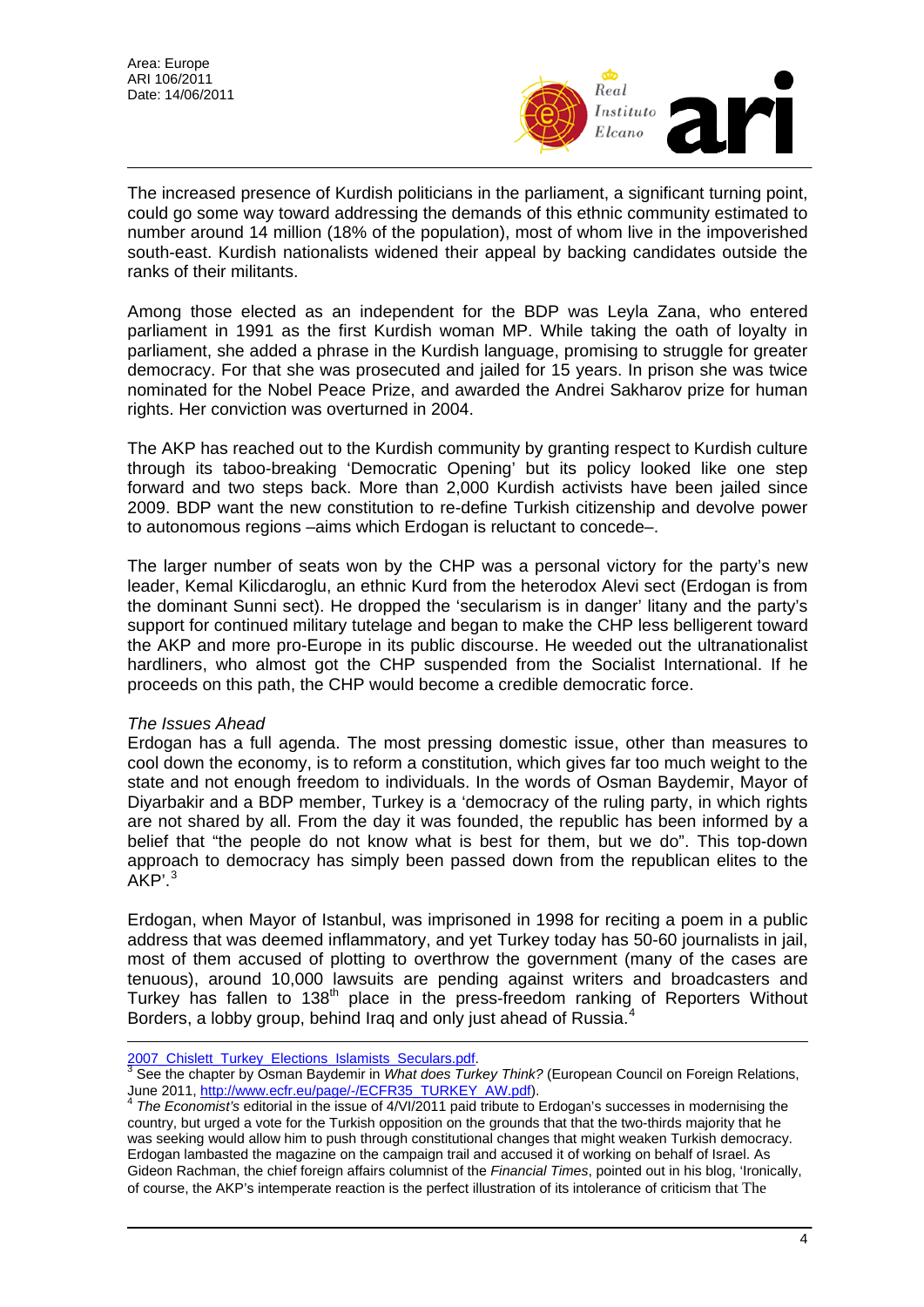

The European Parliament sharply criticised Turkey's press situation in a report approved in March.<sup>[5](#page-4-0)</sup>

Equally dire is the level of domestic violence in Turkey, despite the AKP-approved reforms to protect women since it came to power. The laws, however, are not vigorously implemented and single women, divorcees and wives taken in illegal Islamic marriages are not covered. A recent report by Human Rights Watch, an advocacy group, said the situation was getting worse.<sup>[6](#page-4-1)</sup> In 2010 Turkey was ranked 126<sup>th</sup> out of 131 countries in the World Economic Forum's Gender Gap Report.

EU-oriented reforms over the past decade have changed about one-third of the constitution, but there is still a long way to go. The 26 amendments to the constitution were approved last September by 58% of voters on a turnout of 78%, showing that there is widespread support for a more liberal society.<sup>[7](#page-4-2)</sup>

The 10% threshold is by far the highest among the 47 member states of the Council of Europe (double that of Spain) and needs to be lowered in the interests of creating a parliament that more truly reflects Turkey's diversity. Ironically, it worked against the AKP.

A new constitution would also help to revive the moribund EU accession negotiations, though it is not the main obstacle. Now that he has won a third term and an absolute majority, Erdogan can afford to fix the Cyprus problem without looking over his shoulder at how the army and ultra nationalists might react to anything that could be construed as a concession. Hugh Pope of the International Crisis Group says an easy first step would be to implement the additional protocol, which Ankara signed in 2005 as a condition for starting EU negotiations, and open Turkey's ports and airports to Greek-Cypriot traffic. Such a move would automatically unlock eight chapters suspended by the EU since December 2006. The EU could have helped by allowing direct, preferential trade to Turkish Cypriots, but it did not. 'Turkey's best interest is now to help itself', says Pope.

Erdogan also has a freer hand in the negotiations with Greek-Cypriots to reunify Cyprus (see Figure 4). The United Nations has become increasingly frustrated at the lack of progress.<sup>[8](#page-4-3)</sup> The AKP's electoral programme made no mention of resolving the problem and limited itself to 'protection of the interests of the Turkish-Cypriot people and the creation of stability in the Eastern Mediterranean. We will press ahead with our efforts in order to safeguard the security and welfare of the Turkish Cypriot people and increase the international status and influence of the TRNC.<sup>[9](#page-4-4)</sup> Reunification of Cyprus is not a condition for joining the EU, but it would create a lot of goodwill in the International community.

 $\overline{a}$ 

<span id="page-4-0"></span>Economist was complaining about'.

<sup>&</sup>lt;sup>5</sup> [http://www.europarl.europa.eu/sides/getDoc.do?pubRef=-//EP//TEXT+TA+P7-TA-2011-](http://www.europarl.europa.eu/sides/getDoc.do?pubRef=-//EP//TEXT+TA+P7-TA-2011-0090+0+DOC+XML+V0//EN)<br>0090+0+DOC+XML+V0//EN.

<span id="page-4-1"></span> $\frac{6}{1}$  $\frac{6}{1}$  $\frac{6}{1}$  [http://www.hrw.org/en/reports/2011/05/04/he-loves-you-he-beats-you.](http://www.hrw.org/en/reports/2011/05/04/he-loves-you-he-beats-you)

See the author's analysis at

<span id="page-4-2"></span>[http://www.realinstitutoelcano.org/wps/portal/rielcano\\_eng/Content?WCM\\_GLOBAL\\_CONTEXT=/elcano/elca](http://www.realinstitutoelcano.org/wps/portal/rielcano_eng/Content?WCM_GLOBAL_CONTEXT=/elcano/elcano_in/zonas_in/europe/ari136-2010) [no\\_in/zonas\\_in/europe/ari136-2010.](http://www.realinstitutoelcano.org/wps/portal/rielcano_eng/Content?WCM_GLOBAL_CONTEXT=/elcano/elcano_in/zonas_in/europe/ari136-2010)

<span id="page-4-3"></span>See the author's analysis at [http://www.realinstitutoelcano.org/wps/portal/rielcano\\_eng/Content?WCM\\_GLOBAL\\_CONTEXT=/elcano/elca](http://www.realinstitutoelcano.org/wps/portal/rielcano_eng/Content?WCM_GLOBAL_CONTEXT=/elcano/elcano_in/zonas_in/europe/ari168-2010) no in/zonas in/europe/ari168-2010.

<span id="page-4-4"></span>The United Nations does not recognize the Turkish Cypriots as a people but only as a community.